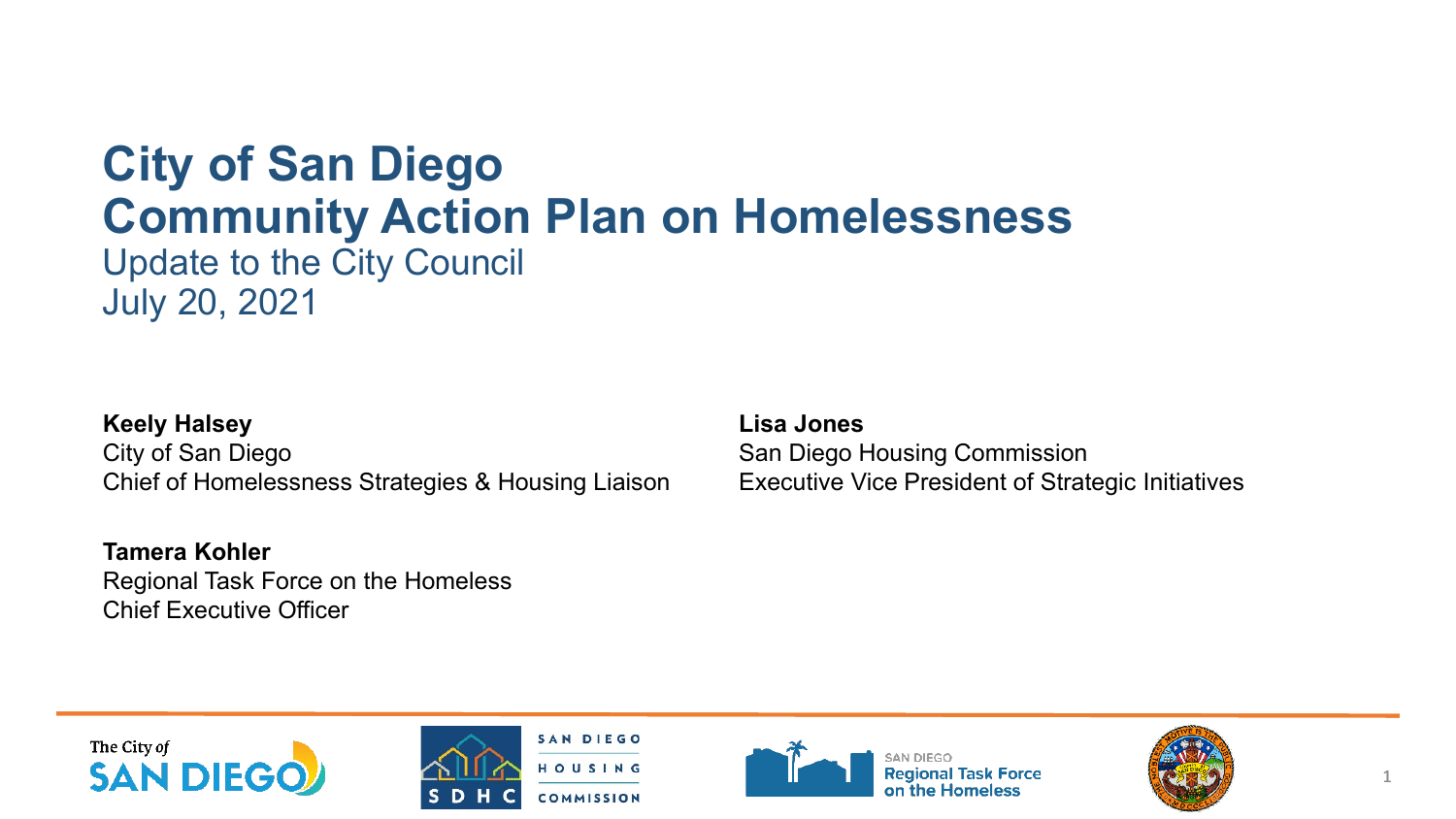### Implementing Structure Leadership Council

| City of San Diego                             | Mayor                                                  | Mayor Todd Gloria                             |
|-----------------------------------------------|--------------------------------------------------------|-----------------------------------------------|
| San Diego City Council                        | <b>Council President</b>                               | <b>Council President Jennifer</b><br>Campbell |
| County of San Diego                           | <b>Chair, County Board of Supervisors</b>              | <b>Supervisor Nathan Fletcher</b>             |
| <b>San Diego Housing Commission</b><br>(SDHC) | <b>President and Chief Executive</b><br><b>Officer</b> | <b>Richard C. Gentry</b>                      |
| <b>RTFH</b>                                   | <b>Chief Executive Officer</b>                         | <b>Tamera Kohler</b>                          |
| <b>Philanthropic Organization</b>             | <b>Lucky Duck Foundation</b>                           | <b>Peter Seidler</b>                          |
| Individual with Lived Experience              | <b>Voices of Our City Choir</b>                        | <b>John Brady</b>                             |
| <b>Business Representative</b>                | SDG&E                                                  | <b>Mitch Mitchell</b>                         |







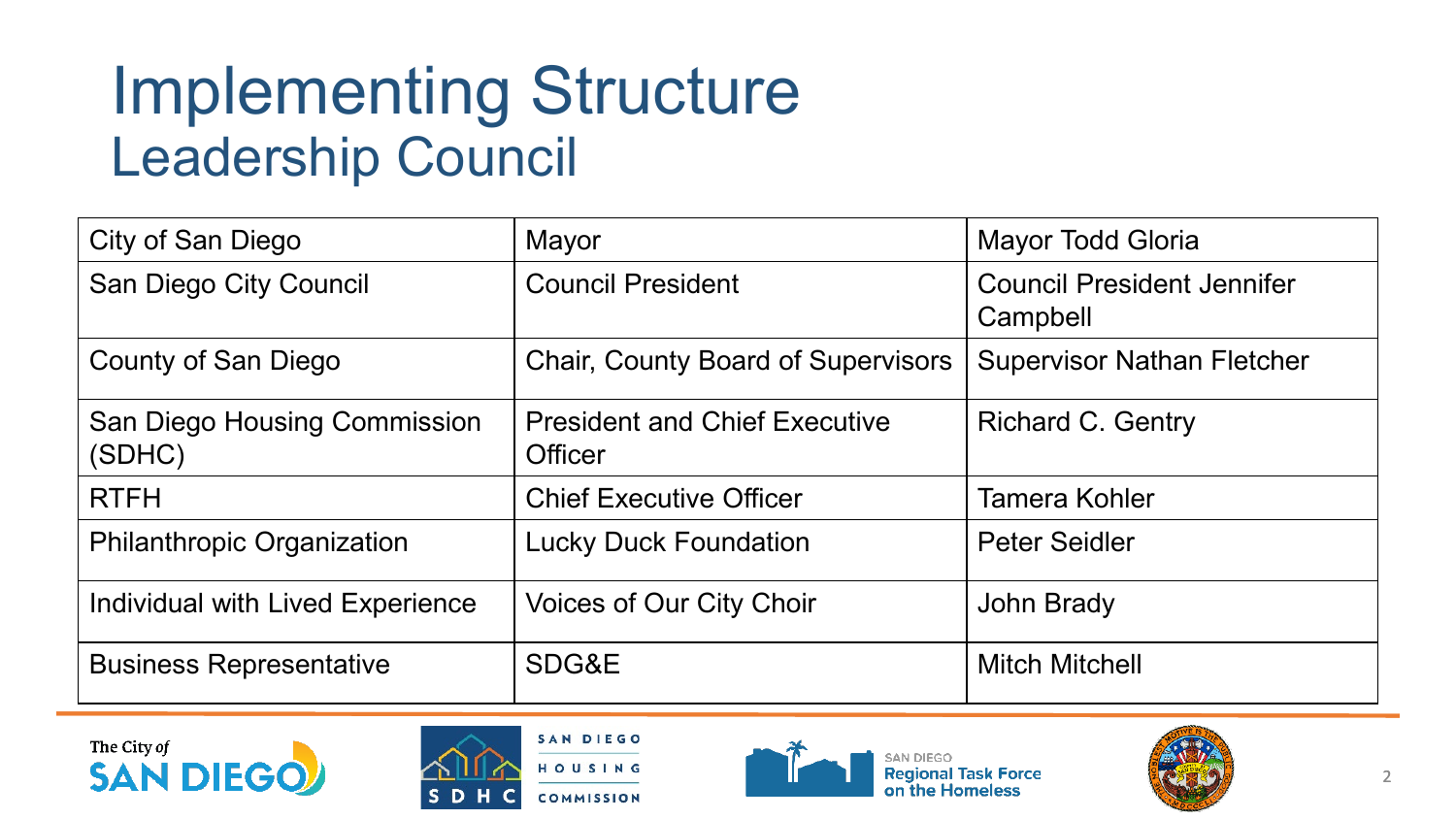### Implementing Structure Implementation Team

#### **Implementation Team Members**

| City of San Diego                             | Chief of Homelessness Strategies & Housing<br>Liaison    | <b>Keely Halsey</b> |
|-----------------------------------------------|----------------------------------------------------------|---------------------|
| San Diego Housing Commission (SDHC)           | <b>Executive Vice President of Strategic Initiatives</b> | Lisa Jones          |
| Regional Task Force on the Homeless<br>(RTFH) | <b>Chief Executive Officer</b>                           | Tamera Kohler       |
| San Diego Housing Commission (SDHC)           | <b>Project Manager for the Community Action Plan</b>     | Nancy Sa            |

#### **Policy Liaisons**

| San Diego Housing Commission (SDHC)           | <b>Vice President of Policy</b>                      | <b>Molly Chase</b> |
|-----------------------------------------------|------------------------------------------------------|--------------------|
| County of San Diego                           | <b>Policy Advisor for Supervisor Nathan Fletcher</b> | Sarah Dawe         |
| Regional Task Force on the Homeless<br>(RTFH) | <b>Chief Operations Officer</b>                      | Lahela Mattox      |







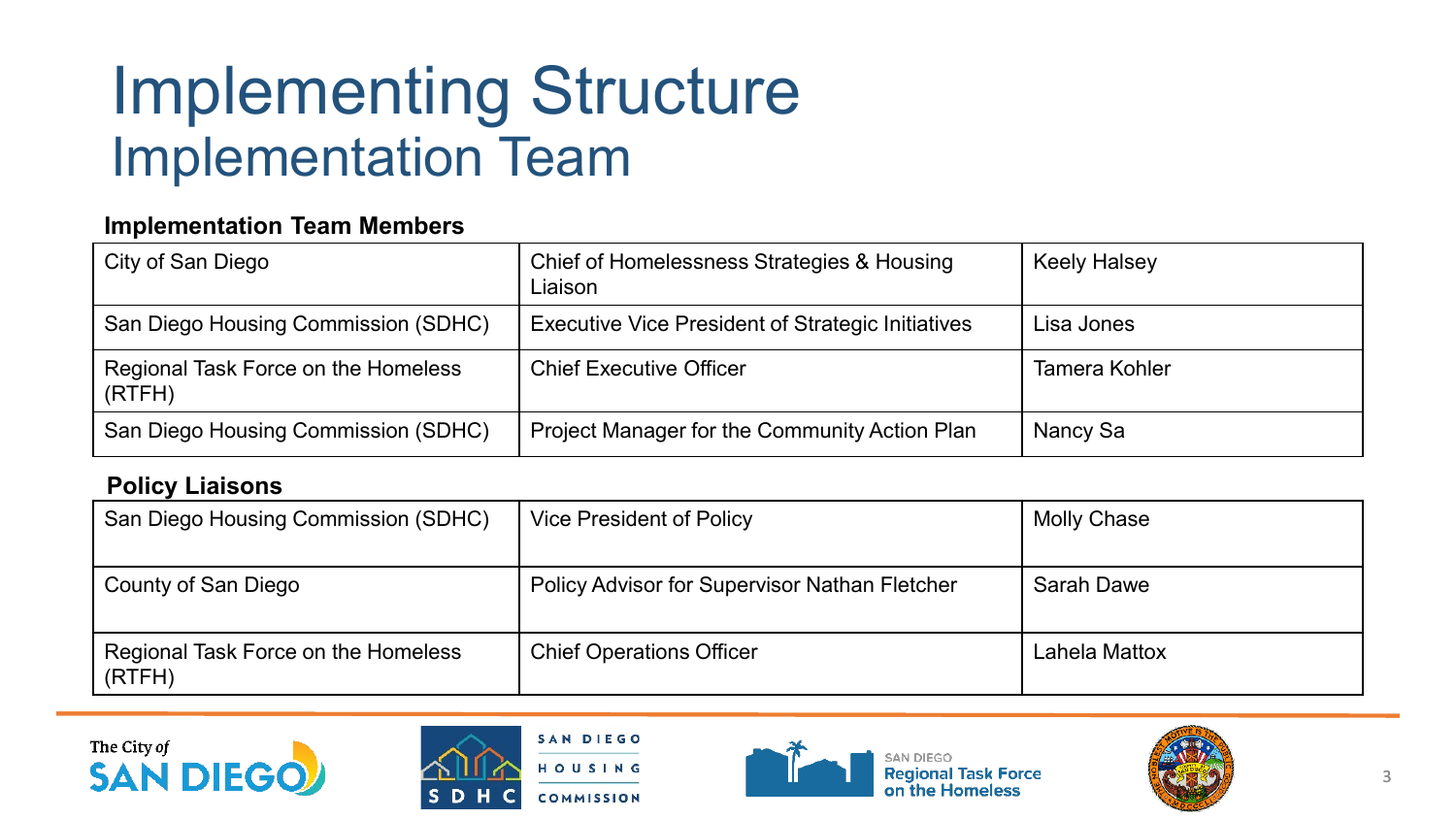# **Goals Within** Reach (3 Years)

Decrease unsheltered homelessness by 50%



Finish the job of ending Veteran homelessness

Prevent and end youth homelessness







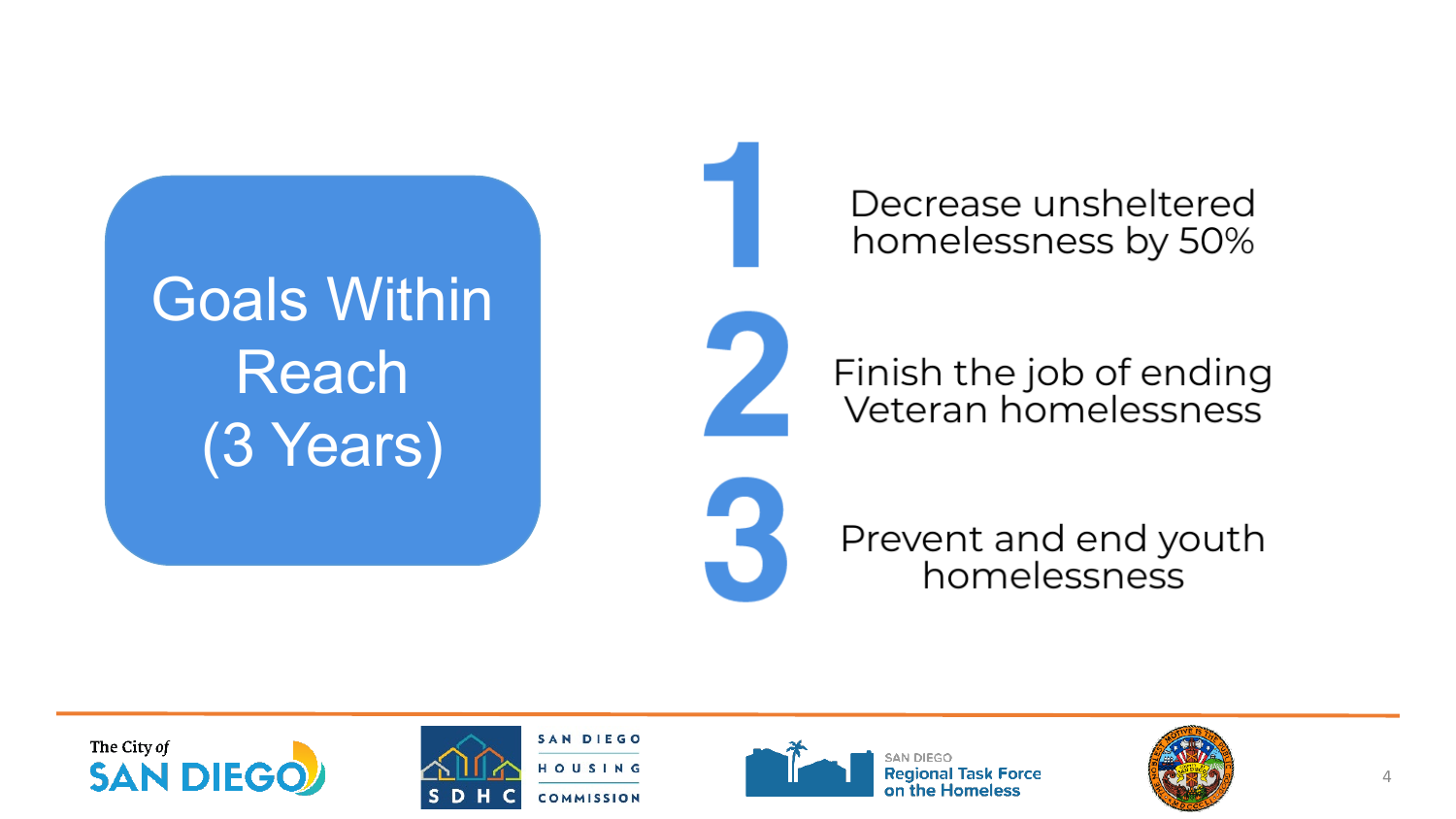### Foundational Strategies









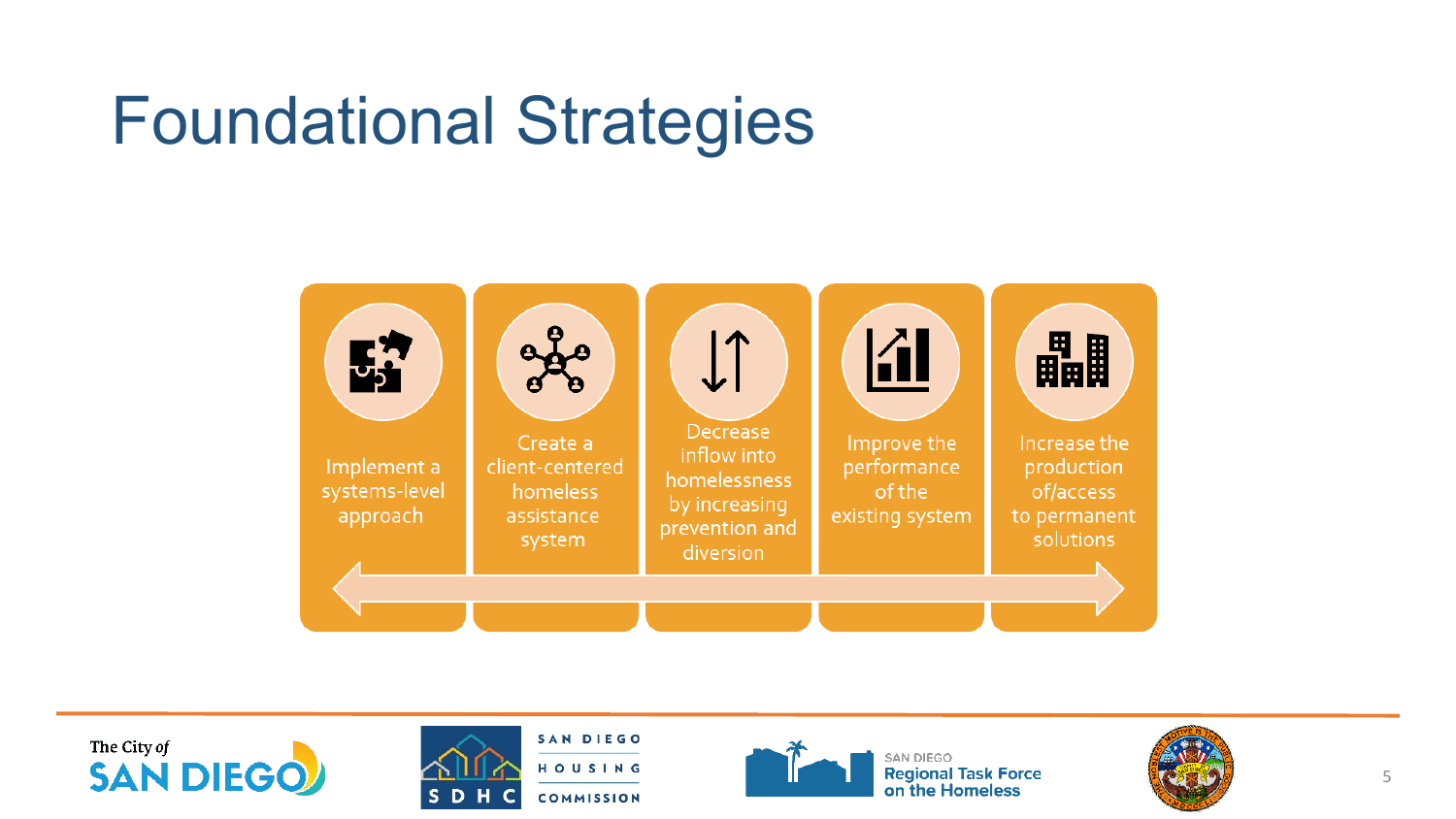#### **Implement a Systems-Level Approach to Homelessness Planning**

*Build capacity and infrastructure around city-level governance, strategic thinking and systems change to support the articulated goals.*

- **Develop Dashboard and provide quarterly reports to community stakeholders on progress against plan**
	- **Action Plan Progress-at-a-Glance Dashboards**
	- **System Performance Dashboards**
- Implement the City of San Diego Homelessness Response Center







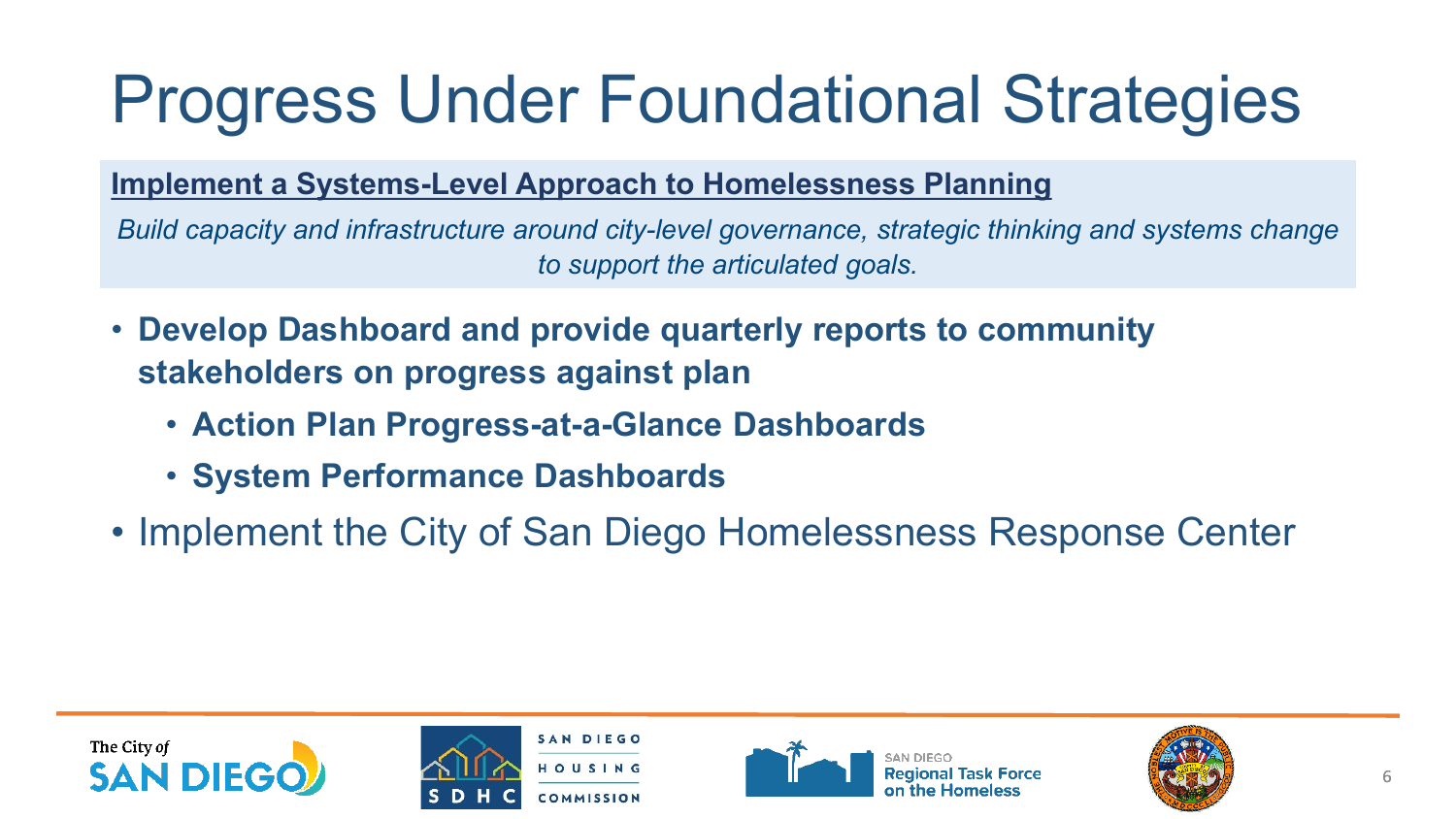#### **Implement a Systems-Level Approach to Homelessness Planning**

*Build capacity and infrastructure around city-level governance, strategic thinking and systems change to support the articulated goals.*

- **Create a communications work group and plan**
- Implement and expand the Neighborhood-Based Coordinated Street Outreach Program
- Emergency Housing Vouchers



Homelessness Outreach News Conference March 10, 2021







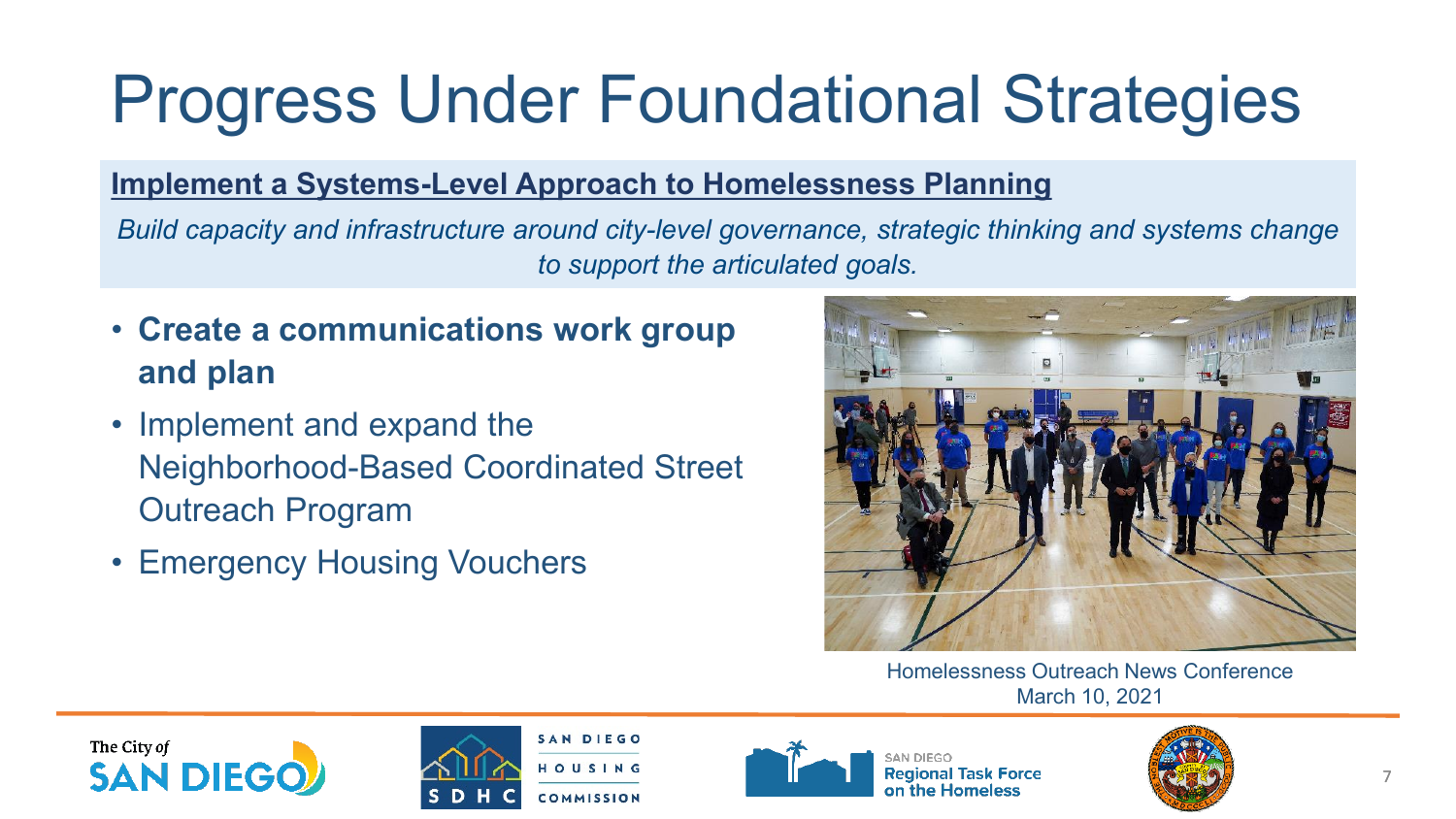**Create a Client-Centered Homeless Assistance System**

*Create a homeless assistance system that centers around clients and values client feedback in system design and resource allocation*

- **Engage with Advisory Groups, including Persons with Lived Experience**
- **Analyze data and identify any potential opportunities to impact the contributing factors related to disproportionate representation of certain populations regarding entry into homelessness**
- **Implement an automated client-feedback program**
- Expand the Homelessness PEER Program







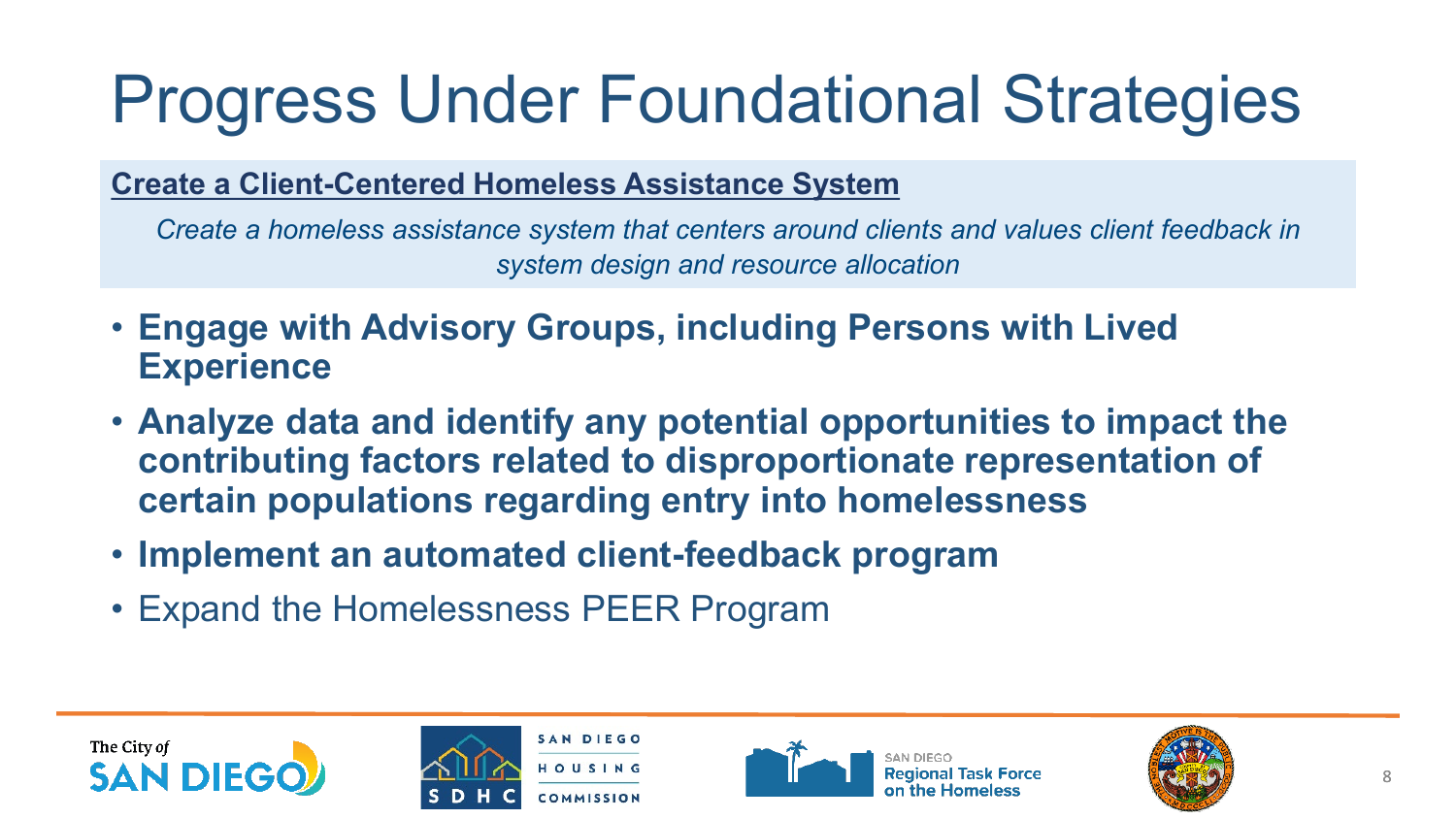#### **Improve the Performance of the Existing System**

*Review current practices, performance and metrics to move from project-level thinking to system-level thinking* 

- **Implement the Downtown San Diego Outreach Initiative**
- Built for Zero Initiative



Downtown San Diego Outreach Kickoff June 28, 2021







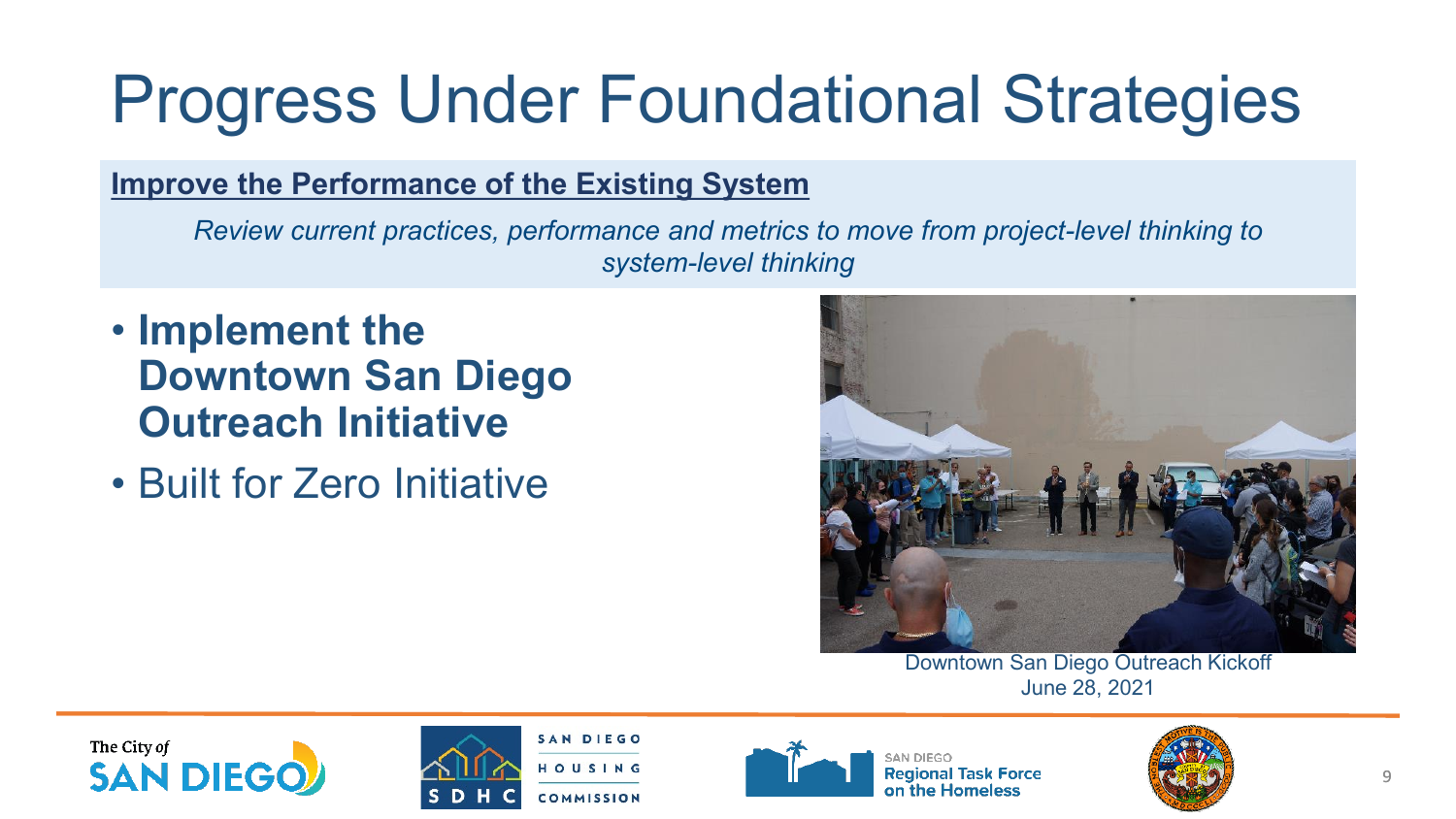#### **Improve the Performance of the Existing System**

*Review current practices, performance and metrics to move from project-level thinking to system-level thinking* 

- **Collaboration with County on Harm Reduction Strategy**
- Shared Housing Learning Collaborative
- Enhance technical resources for providers that incentivizes and supports capacity building







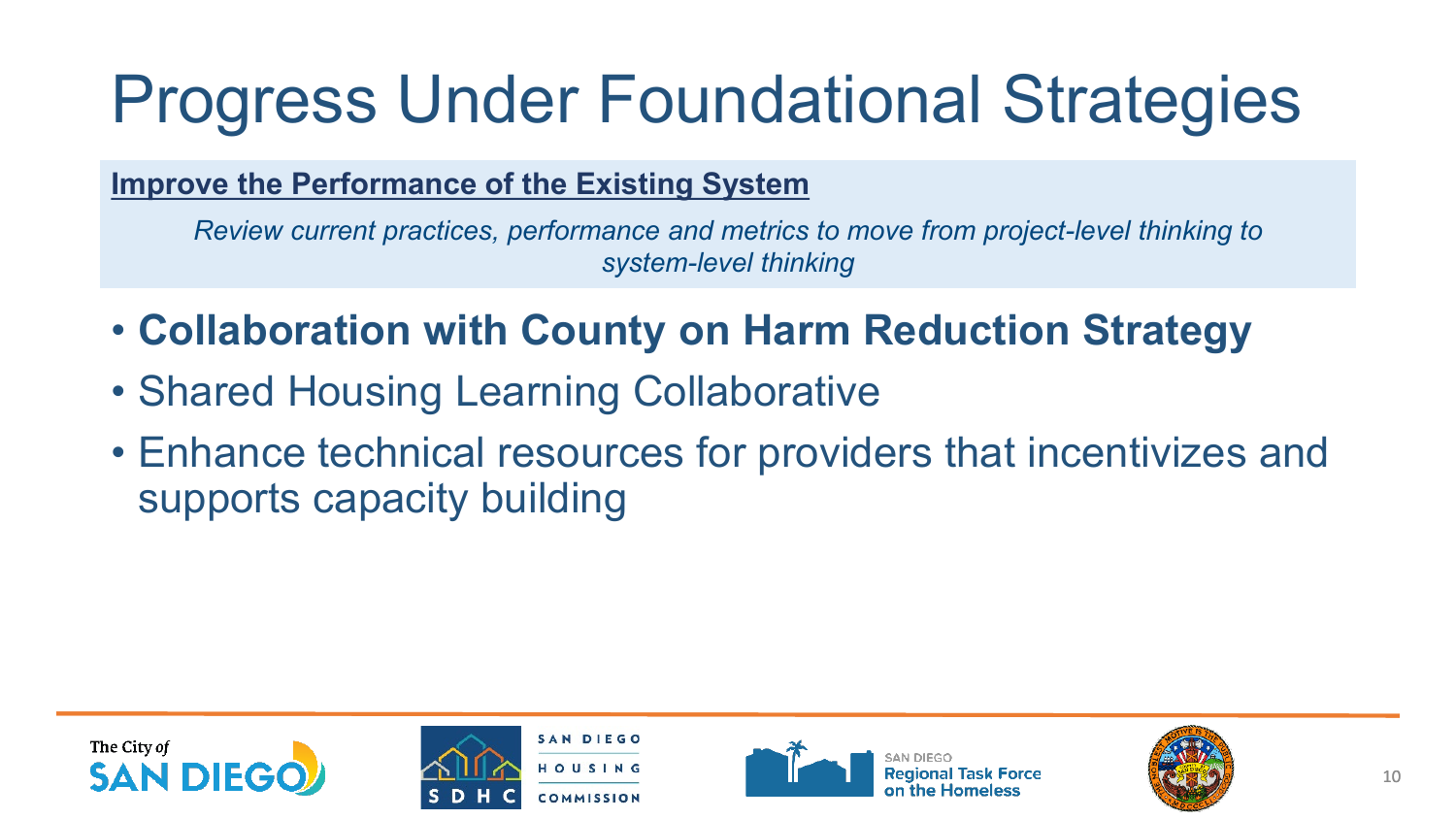### Harm Reduction Strategy

- **Vision**: Envisioning a community where the impacts related to substance use are seen as a crisis that influences overall health, well-being, and the quality of life of the individual, families, and community, where stigma does not impede access to services, and where we realize a community free of substance use-related harms.
- **Mission**: To protect San Diegans from the individual, family, and community impact of drug use by enacting a harm reduction approach toward substance use, which prioritizes human dignity, saving lives, providing appropriate levels of care for people who use drugs (PWUD), and best practices in addressing substance use and addiction







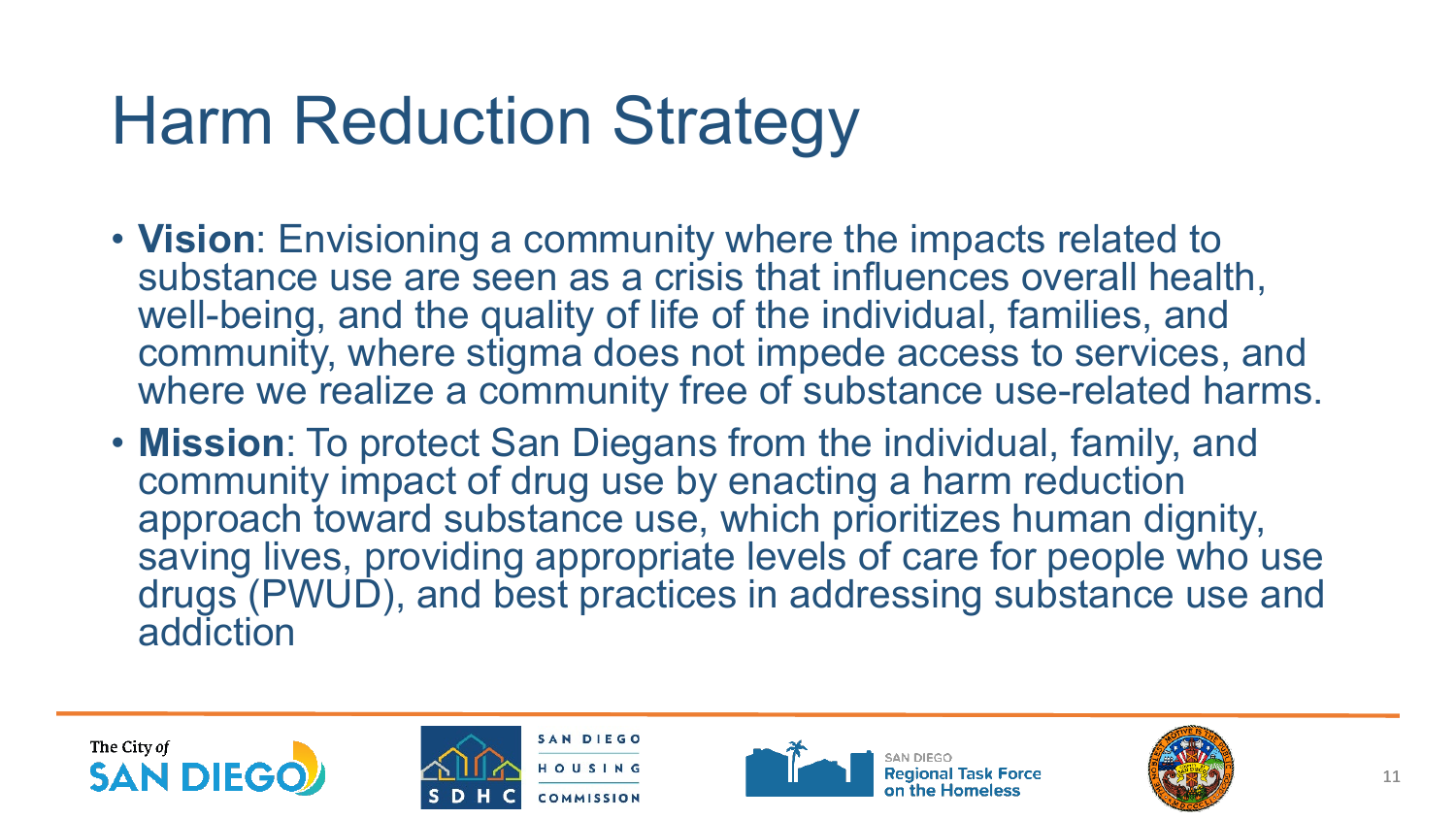# Harm Reduction Strategy

Cohort: Persons experiencing homelessness at risk of harm from substance use, who often have a co-occurring condition

### *Outreach*

- Implement Community Harm Reduction Team (C-HRT) in City of San Diego
- Coordination between City Outreach Team(s) and C-HRT
- "Hot Hand Off" to C-HRT

#### *Bridge Shelter*

- "Just In Time" shelter beds dedicated for C-HRT clients
- Low barrier, harm reduction model
- In-Reach services by C-HRT

#### *Safe Havens*

- Short-term, variable duration
- Low barrier, harm reduction model
- On-site resident services provider
- In-Reach services by C-HRT